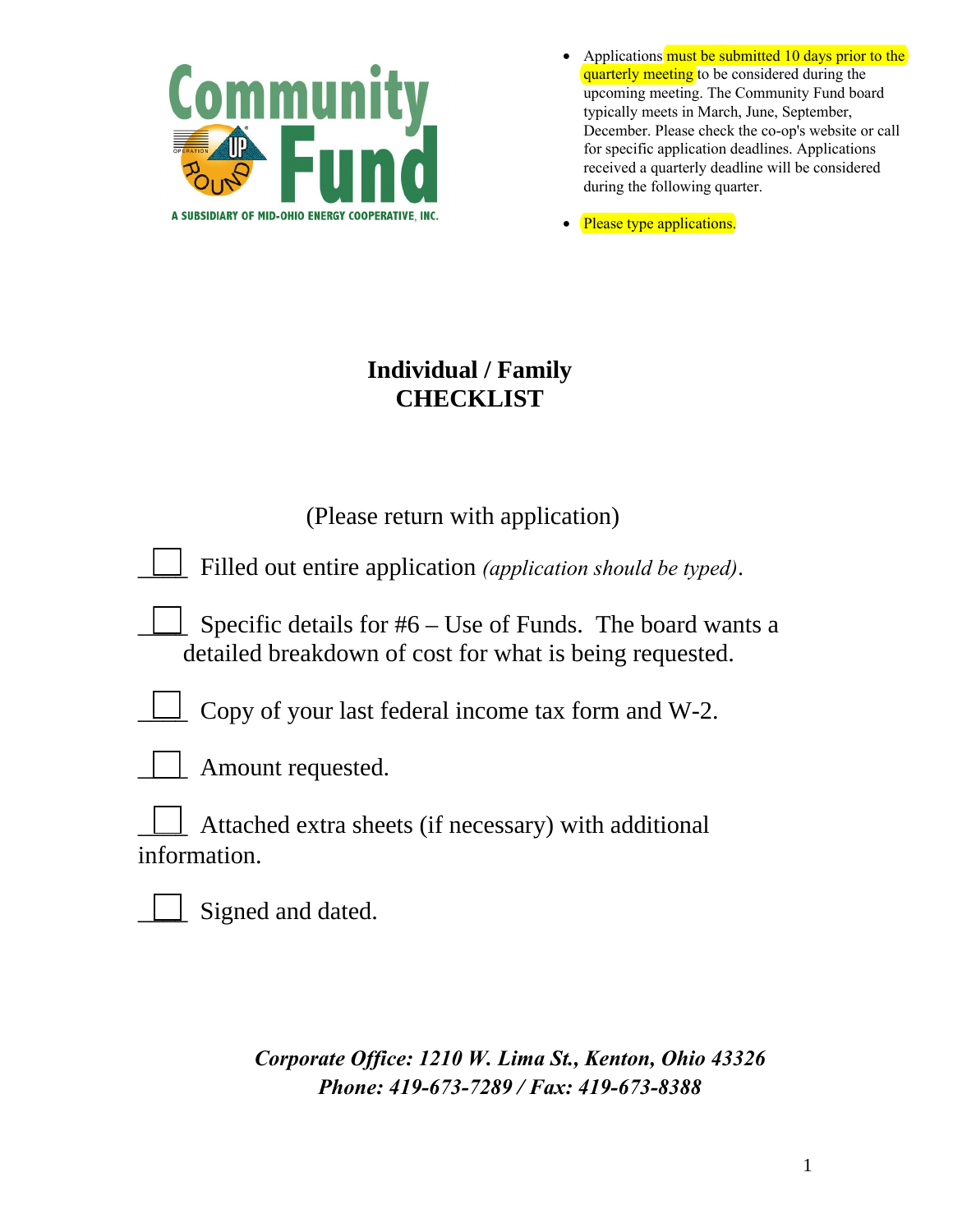### **Mid Ohio Energy Community Fund**  1210 W. Lima St. Kenton, OH 43326 419-673-7289

# **APPLICATION FOR DONATION FOR INDIVIDUAL AND/OR FAMILY**

| 1. Name: |                                                       |                                  |                           |                                                                                                                        |     |  |
|----------|-------------------------------------------------------|----------------------------------|---------------------------|------------------------------------------------------------------------------------------------------------------------|-----|--|
|          |                                                       |                                  |                           |                                                                                                                        |     |  |
|          | 2. Other Members of Household:<br><b>Last Name</b>    | First                            | Middle                    | Relationship                                                                                                           | Age |  |
|          |                                                       |                                  |                           |                                                                                                                        |     |  |
|          |                                                       |                                  |                           |                                                                                                                        |     |  |
|          |                                                       |                                  |                           | <u> 1980 - Jan Barbarat, politik eta pro</u>                                                                           |     |  |
|          |                                                       |                                  | <u> 1986 - Andrea Sta</u> | <u> 1989 - Johann John Harry Barn, mars and de Branch and de Branch and de Branch and de Branch and de Branch and </u> |     |  |
|          |                                                       |                                  |                           |                                                                                                                        |     |  |
|          | City or Town                                          | <b>Street or Post Office Box</b> | State                     | Zip                                                                                                                    |     |  |
|          |                                                       |                                  |                           |                                                                                                                        |     |  |
|          |                                                       | Home                             |                           | Work                                                                                                                   |     |  |
|          | 5. Employer of those listed in No. 1 and No. 2 above: |                                  |                           |                                                                                                                        |     |  |
|          | Name                                                  |                                  |                           | Supervisor                                                                                                             |     |  |
|          | Address                                               |                                  |                           | Phone                                                                                                                  |     |  |
|          | (2a)<br>Name                                          |                                  |                           | Supervisor                                                                                                             |     |  |
|          | Address                                               |                                  |                           | Phone                                                                                                                  |     |  |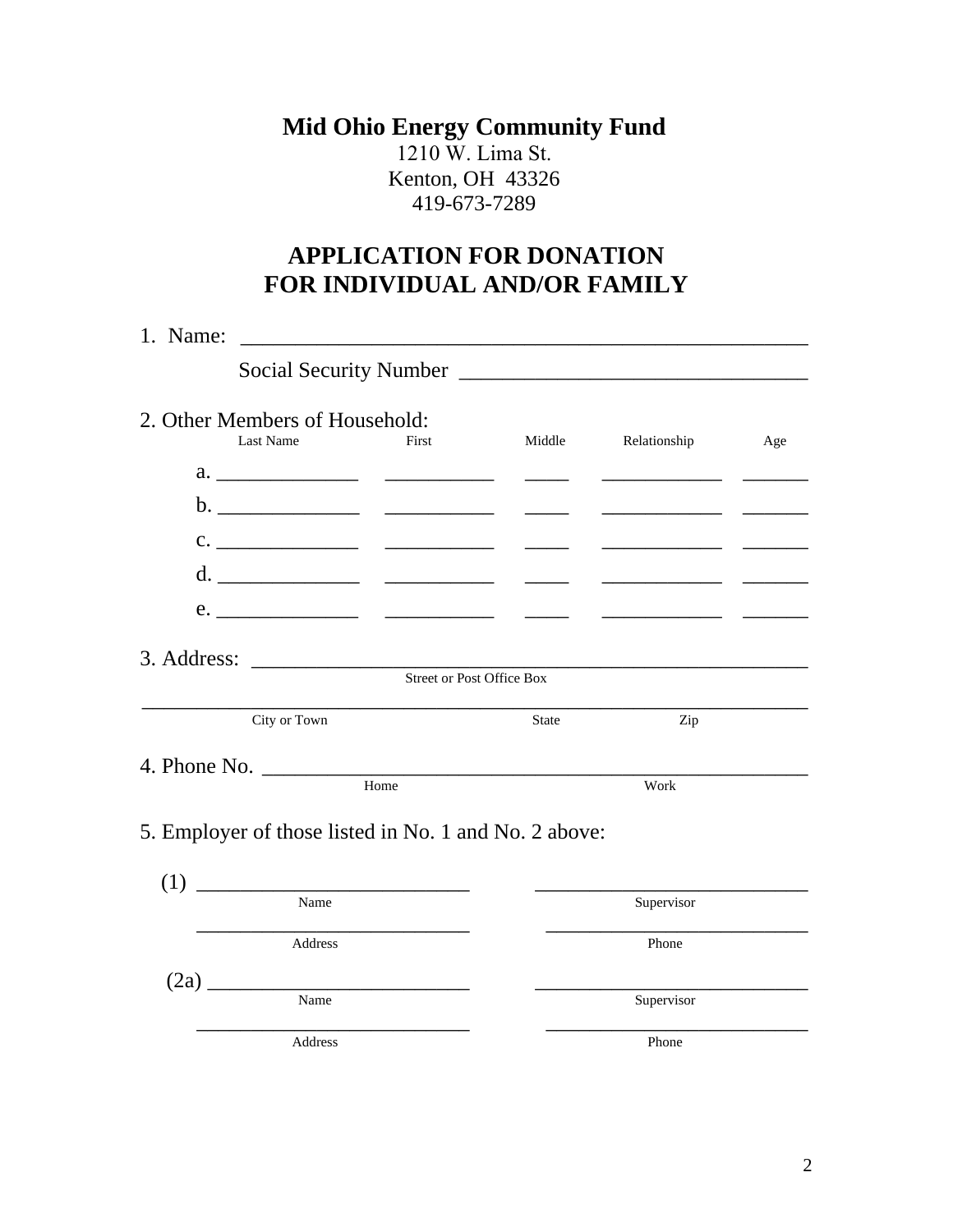

6. Reason for Request for Donation: (Include amount requested and specific use of funds.)

7. Is individual or family receiving any other form of assistance or aid for above stated request (donations, insurance, etc.)? Yes  $\Box$  No  $\Box$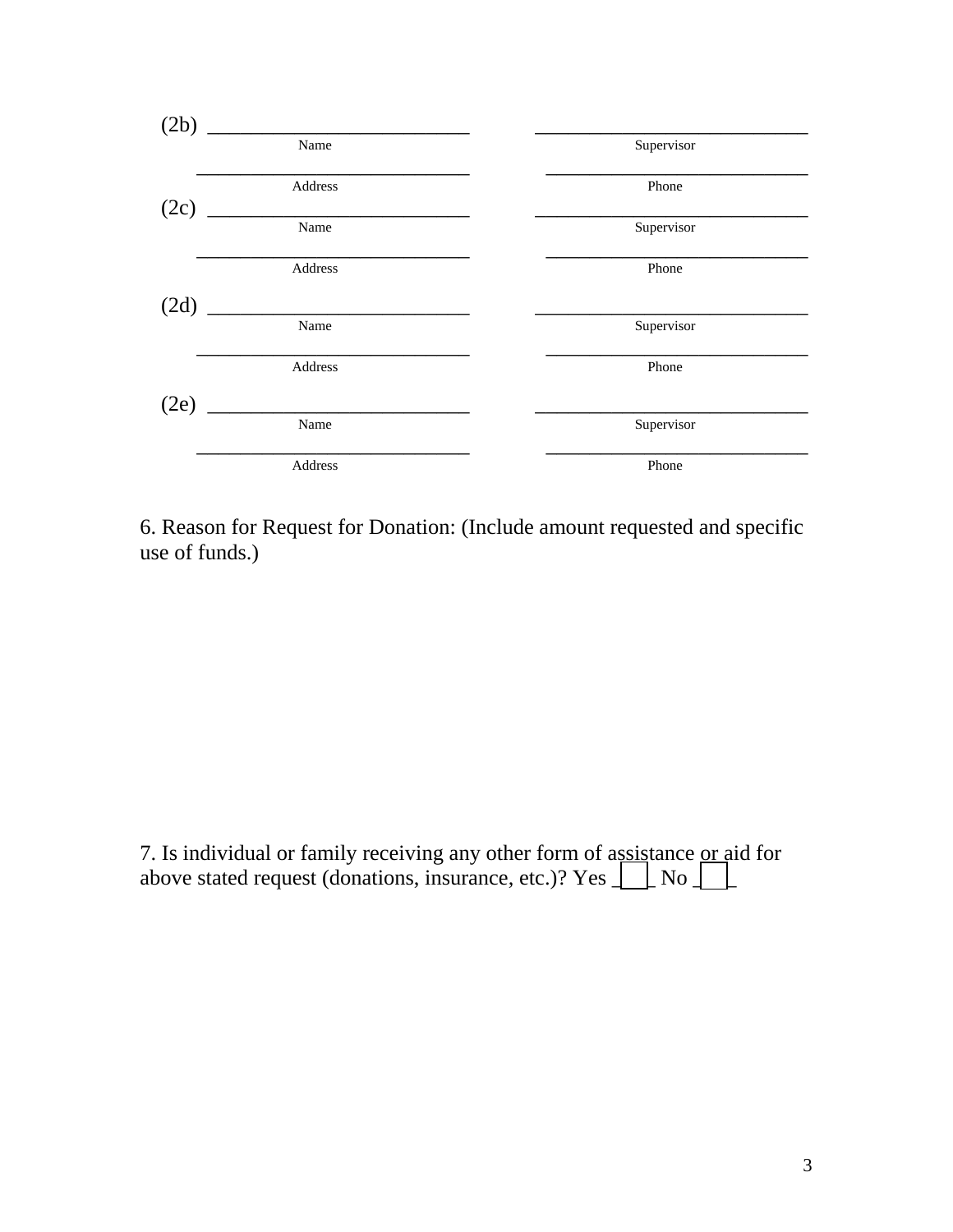| ASSETS             |                            |                    | <b>AMOUNTS</b> |
|--------------------|----------------------------|--------------------|----------------|
| Cash               |                            |                    | \$             |
|                    | <b>Banking Institution</b> | Acct. No.          |                |
|                    |                            |                    | $\mathbb{S}$   |
|                    | <b>Banking Institution</b> | Acct. No.          |                |
|                    |                            |                    | \$             |
|                    | <b>Banking Institution</b> | Acct. No.          |                |
| <b>Real Estate</b> |                            |                    | \$             |
|                    | Partial or Wholly Owned    | County             | Market Value   |
|                    |                            |                    | \$             |
|                    | Partial or Wholly Owned    | County             | Market Value   |
|                    |                            |                    | \$             |
|                    | Partial or Wholly Owned    | County             | Market Value   |
| Securities         |                            |                    | \$             |
|                    | Description                | Identification No. | Value          |
|                    |                            |                    | \$             |
|                    | Description                | Identification No. | Value          |
|                    |                            |                    | \$             |
|                    | Description                | Identification No. | Value          |

8. Statement of Financial Condition as of \_\_\_\_\_\_\_\_\_\_\_\_\_\_\_\_, 20\_\_\_\_.

### Other Receivables:

(State type: Personal Property, Loan Receivable, Auto, Life Insurance (Cash Value), Other Assets. Include description, account number, etc.)



Please include any additional assets on a separate sheet.

TOTAL ASSETS  $\qquad \qquad$  \$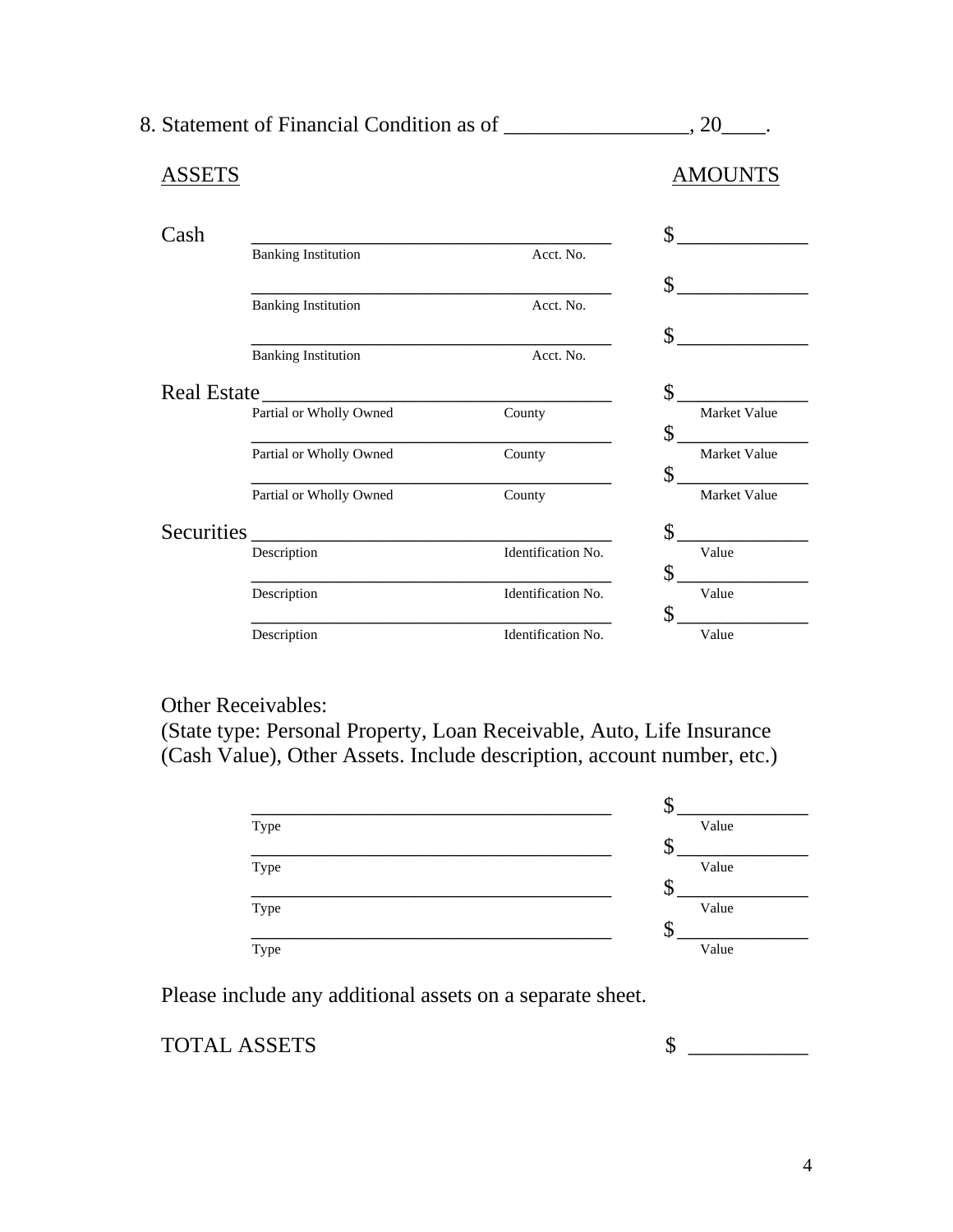### LIABILITIES AMOUNTS

| Notes Payable |                     | \$            |
|---------------|---------------------|---------------|
|               | Lender's Name       |               |
|               | Lender's Address    |               |
|               |                     | $\mathcal{S}$ |
|               | Lender's Name       |               |
|               | Lender's Address    |               |
|               |                     | \$            |
|               | Lender's Name       |               |
|               | Lender's Address    |               |
|               |                     | \$            |
|               | Mortgagor's Name    |               |
|               | Mortgagor's Address |               |
|               |                     | \$            |
|               | Mortgagor's Name    |               |
|               | Mortgagor's Address |               |
|               |                     | $\mathcal{S}$ |
|               | Mortgagor's Name    |               |
|               |                     |               |

\_\_\_\_\_\_\_\_\_\_\_\_\_\_\_\_\_\_\_\_\_\_\_\_\_\_\_\_\_\_\_\_ Mortgagor's Address

# Other Debt (State Type: Taxes, Bills Outstanding, Other)

| Type |  |
|------|--|
|      |  |
| Type |  |
|      |  |
| Type |  |
|      |  |
| Type |  |

Please include any additional liabilities on a separate sheet.

### TOTAL LIABILITIES  $\qquad \qquad \qquad$  \$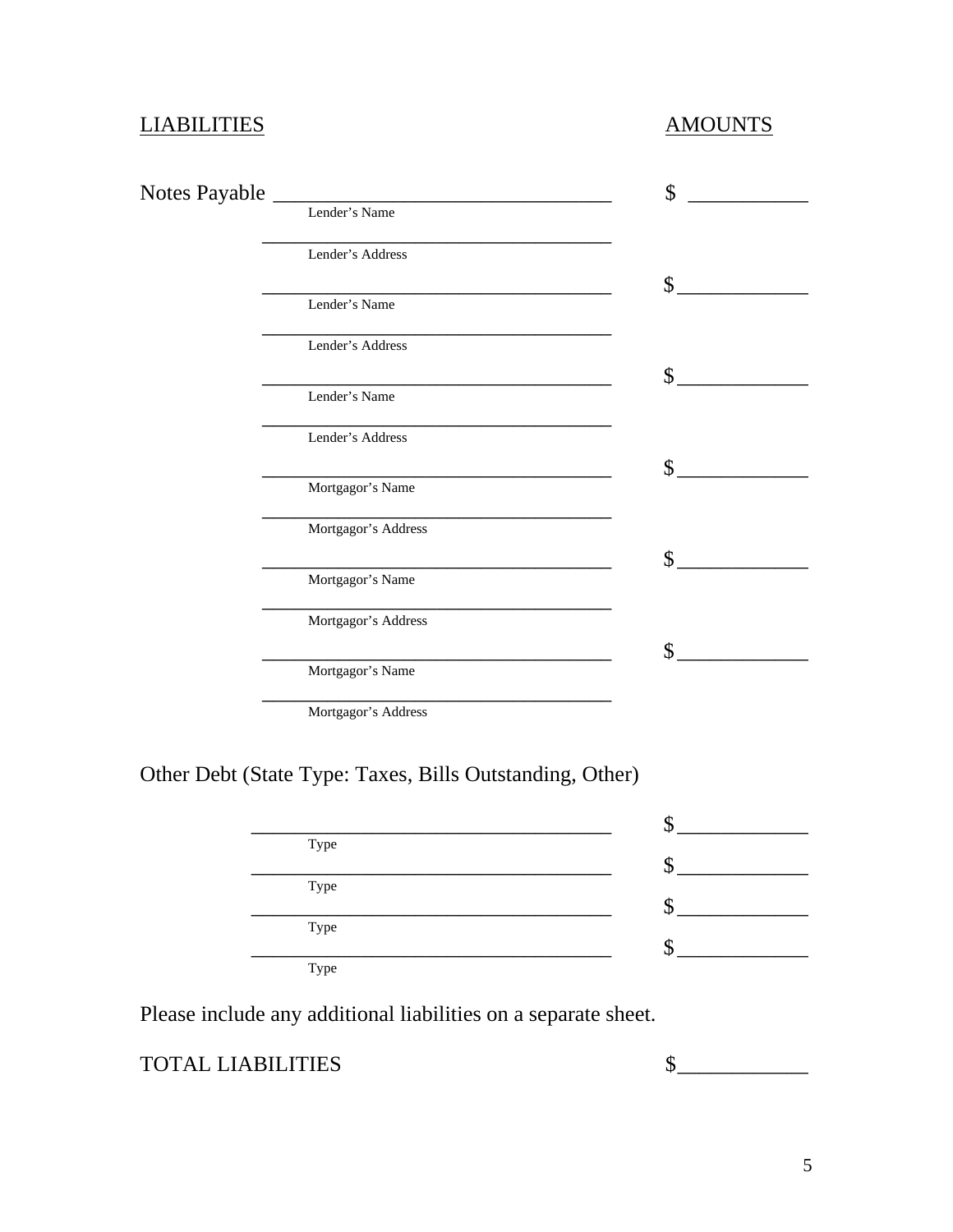| MONTHLY EXPENSES       |                                                                   | <b>AMOUNTS</b>                                                                                                                                                                                                                                                                                                                                      |
|------------------------|-------------------------------------------------------------------|-----------------------------------------------------------------------------------------------------------------------------------------------------------------------------------------------------------------------------------------------------------------------------------------------------------------------------------------------------|
| Housing                | Mortgage ______ Rent _____                                        | \$                                                                                                                                                                                                                                                                                                                                                  |
| Food                   |                                                                   | $\frac{1}{2}$                                                                                                                                                                                                                                                                                                                                       |
| <b>Utilities</b>       | Electricity                                                       | $\frac{1}{1}$                                                                                                                                                                                                                                                                                                                                       |
|                        | Gas                                                               | $\begin{picture}(20,20) \put(0,0){\line(1,0){10}} \put(15,0){\line(1,0){10}} \put(15,0){\line(1,0){10}} \put(15,0){\line(1,0){10}} \put(15,0){\line(1,0){10}} \put(15,0){\line(1,0){10}} \put(15,0){\line(1,0){10}} \put(15,0){\line(1,0){10}} \put(15,0){\line(1,0){10}} \put(15,0){\line(1,0){10}} \put(15,0){\line(1,0){10}} \put(15,0){\line(1$ |
|                        | Telephone                                                         | $\sim$ $\sim$                                                                                                                                                                                                                                                                                                                                       |
| Transportation         | <b>Automobile Payments</b>                                        | $\begin{picture}(20,20) \put(0,0){\line(1,0){10}} \put(15,0){\line(1,0){10}} \put(15,0){\line(1,0){10}} \put(15,0){\line(1,0){10}} \put(15,0){\line(1,0){10}} \put(15,0){\line(1,0){10}} \put(15,0){\line(1,0){10}} \put(15,0){\line(1,0){10}} \put(15,0){\line(1,0){10}} \put(15,0){\line(1,0){10}} \put(15,0){\line(1,0){10}} \put(15,0){\line(1$ |
|                        | Gasoline                                                          | $\frac{1}{2}$                                                                                                                                                                                                                                                                                                                                       |
| Insurance              | Medical                                                           | $\frac{1}{2}$                                                                                                                                                                                                                                                                                                                                       |
|                        | Life                                                              | $\begin{picture}(20,20) \put(0,0){\line(1,0){100}} \put(15,0){\line(1,0){100}} \put(15,0){\line(1,0){100}} \put(15,0){\line(1,0){100}} \put(15,0){\line(1,0){100}} \put(15,0){\line(1,0){100}} \put(15,0){\line(1,0){100}} \put(15,0){\line(1,0){100}} \put(15,0){\line(1,0){100}} \put(15,0){\line(1,0){100}} \put(15,0){\line(1,0){100}} \$       |
|                        | Automobile                                                        | $\mathbb{S}$                                                                                                                                                                                                                                                                                                                                        |
| Medical                | Doctors                                                           | $\frac{1}{1}$                                                                                                                                                                                                                                                                                                                                       |
|                        | Hospital                                                          | $\frac{\text{S}}{\text{S}}$                                                                                                                                                                                                                                                                                                                         |
|                        | Medication                                                        | $\sim$                                                                                                                                                                                                                                                                                                                                              |
| <b>Charge Accounts</b> |                                                                   | $\begin{picture}(20,20) \put(0,0){\line(1,0){10}} \put(15,0){\line(1,0){10}} \put(15,0){\line(1,0){10}} \put(15,0){\line(1,0){10}} \put(15,0){\line(1,0){10}} \put(15,0){\line(1,0){10}} \put(15,0){\line(1,0){10}} \put(15,0){\line(1,0){10}} \put(15,0){\line(1,0){10}} \put(15,0){\line(1,0){10}} \put(15,0){\line(1,0){10}} \put(15,0){\line(1$ |
| (Specify)              | <u> 1989 - Johann John Stone, mars eta biztanleria (h. 1989).</u> | $\begin{picture}(20,20) \put(0,0){\line(1,0){10}} \put(15,0){\line(1,0){10}} \put(15,0){\line(1,0){10}} \put(15,0){\line(1,0){10}} \put(15,0){\line(1,0){10}} \put(15,0){\line(1,0){10}} \put(15,0){\line(1,0){10}} \put(15,0){\line(1,0){10}} \put(15,0){\line(1,0){10}} \put(15,0){\line(1,0){10}} \put(15,0){\line(1,0){10}} \put(15,0){\line(1$ |
|                        |                                                                   | $\begin{picture}(20,20) \put(0,0){\line(1,0){100}} \put(15,0){\line(1,0){100}} \put(15,0){\line(1,0){100}} \put(15,0){\line(1,0){100}} \put(15,0){\line(1,0){100}} \put(15,0){\line(1,0){100}} \put(15,0){\line(1,0){100}} \put(15,0){\line(1,0){100}} \put(15,0){\line(1,0){100}} \put(15,0){\line(1,0){100}} \put(15,0){\line(1,0){100}} \$       |
|                        | <u> 1980 - Johann John Stone, mars eta biztanleria (</u>          |                                                                                                                                                                                                                                                                                                                                                     |
| Loans (Specify)        |                                                                   | $\frac{\text{S}}{\text{S}}$                                                                                                                                                                                                                                                                                                                         |
|                        |                                                                   | $\mathsf{S}_-$                                                                                                                                                                                                                                                                                                                                      |
|                        |                                                                   | \$                                                                                                                                                                                                                                                                                                                                                  |
| Taxes                  |                                                                   | \$                                                                                                                                                                                                                                                                                                                                                  |
|                        |                                                                   | \$                                                                                                                                                                                                                                                                                                                                                  |
|                        |                                                                   | \$                                                                                                                                                                                                                                                                                                                                                  |
| <b>Other Expenses</b>  |                                                                   | \$                                                                                                                                                                                                                                                                                                                                                  |
| (Specify)              |                                                                   | \$                                                                                                                                                                                                                                                                                                                                                  |
|                        |                                                                   | \$                                                                                                                                                                                                                                                                                                                                                  |

Please include any additional expenses on a separate sheet.

TOTAL MONTHLY EXPENSES  $\qquad \qquad$  \$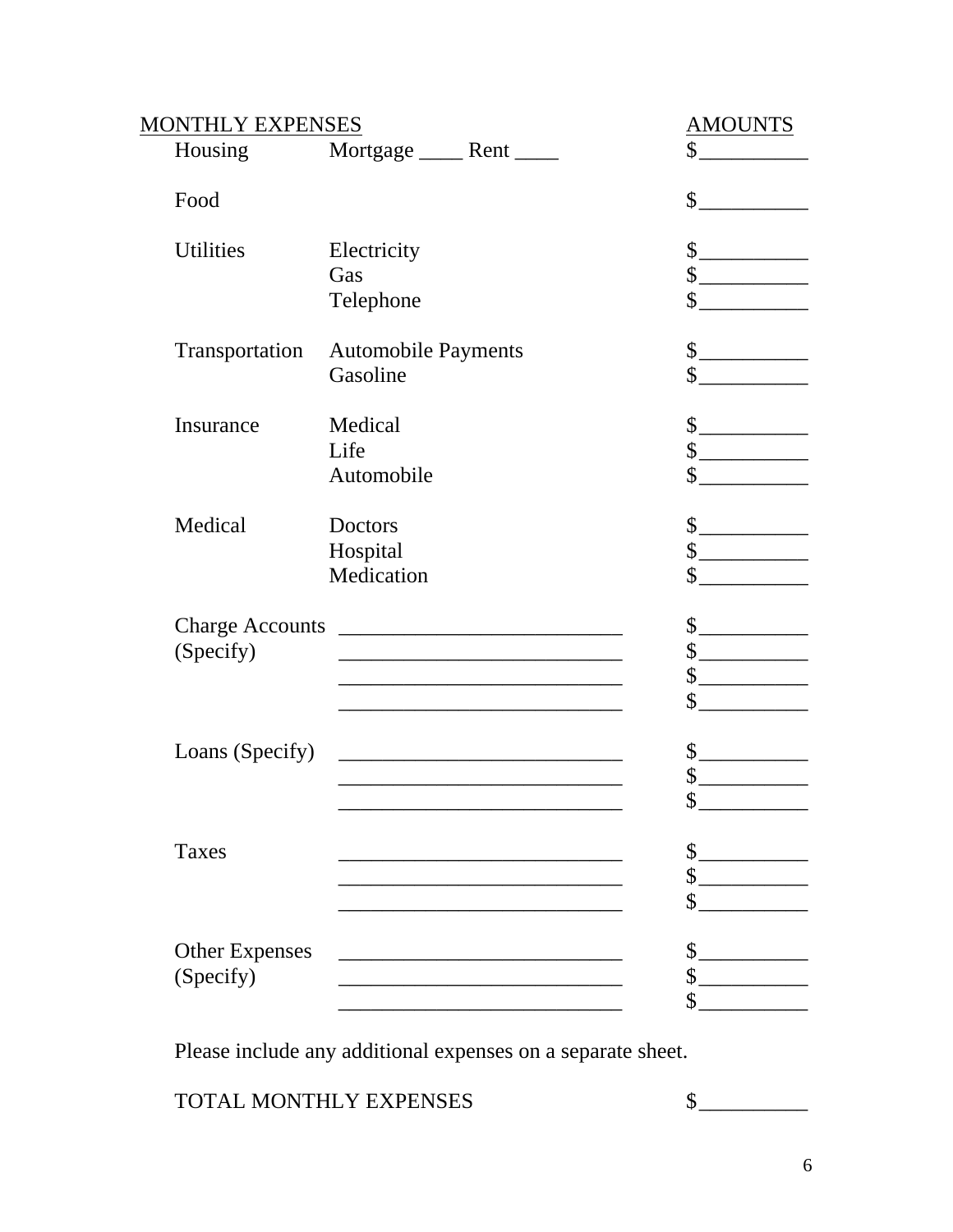# SOURCES OF MONTHLY INCOME AMOUNTS

| Salary                           |                                                                                           | \$                         |
|----------------------------------|-------------------------------------------------------------------------------------------|----------------------------|
|                                  | Employer's Name                                                                           |                            |
|                                  |                                                                                           | <u> 1999 - Jan Barnett</u> |
| Dividends & Interest             |                                                                                           |                            |
| <b>Real Estate Income</b>        | the control of the control of the control of the control of the control of the control of |                            |
| Farm Income                      |                                                                                           | $\sim$ $\sim$              |
|                                  | Other (please state: alimony, child support, other)                                       |                            |
|                                  |                                                                                           | $\mathbb{S}^-$             |
|                                  | Type                                                                                      |                            |
|                                  | Type                                                                                      | \$                         |
|                                  |                                                                                           |                            |
|                                  | the control of the control of the control of the control of the control of<br>Type        |                            |
|                                  |                                                                                           | \$                         |
|                                  | Type<br>Please include any additional sources of income on a separate sheet.              |                            |
|                                  | <b>TOTAL SOURCES OF MONTHLY INCOME</b>                                                    | \$                         |
| 9. Please list three references. |                                                                                           |                            |
|                                  | (May not be a director, trustee or employee of Mid Ohio Energy                            |                            |
|                                  | Cooperative Inc, or the Mid Ohio Energy Community Fund.)                                  |                            |
| Name                             |                                                                                           | Phone                      |
|                                  |                                                                                           |                            |

| Address | City | State        | Zip |
|---------|------|--------------|-----|
|         |      |              |     |
|         |      |              |     |
| Name    |      | Phone        |     |
|         |      |              |     |
|         |      |              |     |
| Address | City | State        | Zip |
|         |      |              |     |
|         |      |              |     |
| Name    |      | Phone        |     |
|         |      |              |     |
| Address | City | <b>State</b> | Zip |
|         |      |              |     |